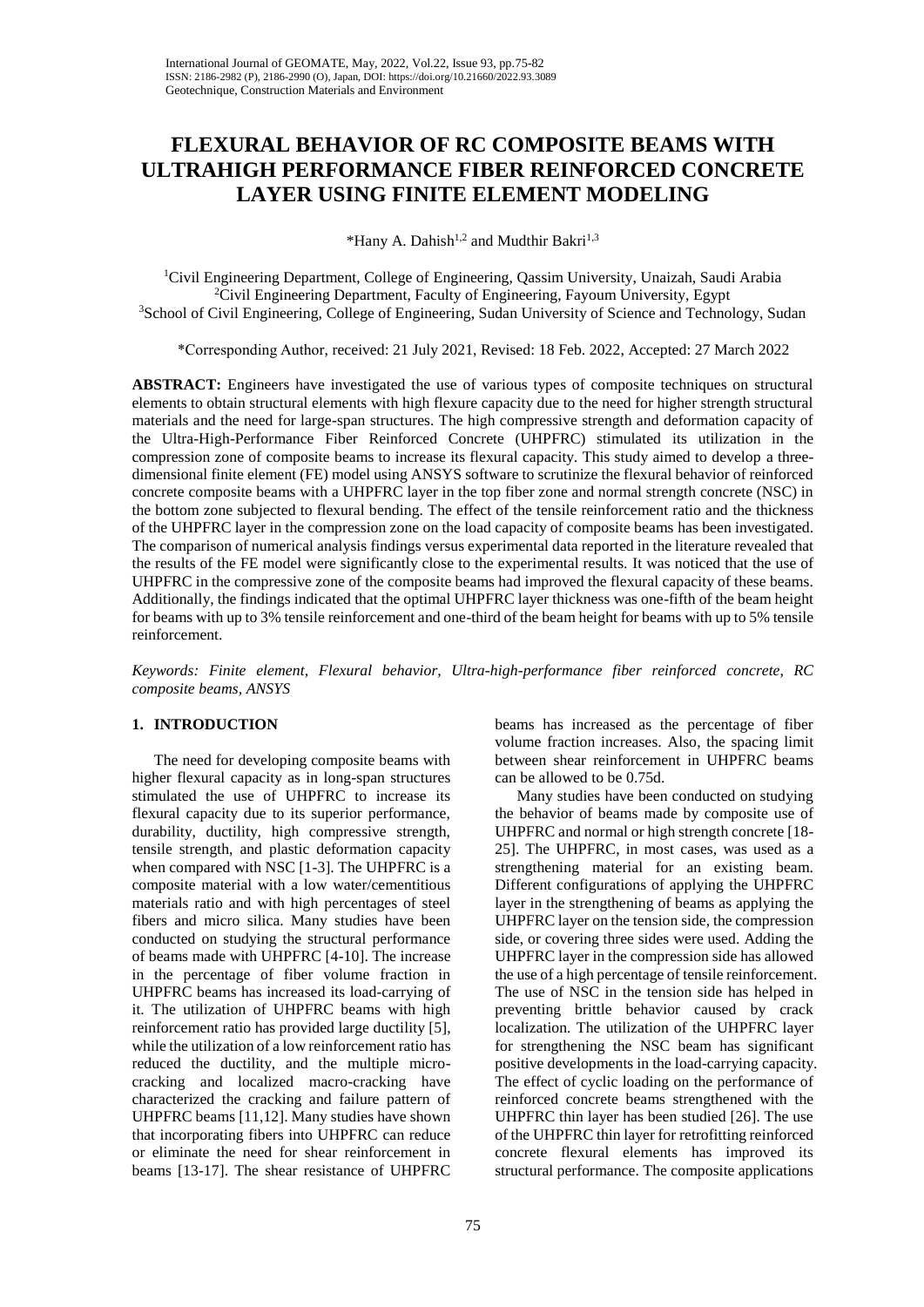in reinforced concrete with a UHPFRC layer in the compressive side with low reinforcement ratios have been investigated [23,24]. However, UHPFRC's greater strength and deformation capability cannot be efficiently used in these composite applications. The flexural behavior of composite beams with UHPFRC layer in the compression side and NSC on the tension side and with high reinforcement ratios to acquire sufficient ductility tested under four-point loads has been investigated [1]. It was potential to increase the percentage of reinforcement in the tension zone up to 5% while reinforcement is not required in the compression zone.

This study investigates the structural behavior of composite beams with a layer of UHPRC located at the top of the compression zone and NSC in the tension zone, with emphasis on the load capacity and deflection at mid-span, to improve flexural capacity by determining the optimum effective thickness of UHPERC layer. For this purpose, finite element analysis is performed employing nonlinear FEA code (ANSYS R14.5) [27], which is verified by using experimental results obtained from the literature [1].

 The reinforcement ratios of the study ranged from 1.8% to 5.0%, and the thicknesses of the UHPFRC layer in the compression side were onefifth and one-third of the composite beam height. The tests of beams are carried out under the effect of 4-points loading. The study illustrated that the use of UHPFRC layer in the compressive side of the composite beams had allowed the use of high percentage tensile reinforcement in the beams up to 5% without using reinforcement in the compression side of the beam and significant improvements in ductility, flexural capacity and stiffness have been acquired when compared with the NSC beams. Hence, experimental results confirmed that the capacity and overall performance of composite beams with the UHPFRC layer in the compressive side was significantly improved compared with the NSC beams. In addition, the results from the analytical model were in good agreement with the experimental ones.

#### **2. NUMERICAL MODEL**

The FE models in this study were conducted to understand better the flexural performance of composite beams with the UHPFRC layer in the compression side. The proposed models were constructed utilizing the FEA software package ANSYS R14.5 [27] for the simulation of the flexural behavior of composite beams with UHPFRC layer in the compression zone of the beam were based on experimental results obtained from the literature [1]. With the addition of web reinforcement and friction between concrete

surfaces, it has been possible to enhance the connection between the UHPFRC layer and NSC without the NSC sliding up to the failure load. The bond between the UHPFRC layer and the NSC was assumed perfect [24]. The results obtained from numerical analyses were verified with the experimental results from the literature, and the results of the nonlinear FE models have good agreements with experimental results.

Fig.1 and Table 1 show the cross-sectional dimensions and tensile reinforcement of the modeled composite beams with the UHPFRC layer in the compression zone. The composite beams are comprised of NSC in the tension zone and UHPFRC layer in the compression zone subjected to four-point bending tests. There were five ratios of the reinforcing steel in the tension zone and two different thicknesses of the UHPFRC layer in the compression zone of the composite beams.



Fig.1 Details of the modeled composite beams (all dimensions are in mm)

Table 1 Geometric of the composite beams

| Beam            | Width<br>(mm) | NSC<br>thickness<br>(mm) | <b>UHPFRC</b><br>thickness<br>(mm) | Tension<br>RFT        |
|-----------------|---------------|--------------------------|------------------------------------|-----------------------|
| R1              | 100           | 150                      | 0                                  | $2\phi12$             |
| C11             | 100           | 120                      | 30                                 | 2 <sub>0</sub> 12     |
| C <sub>21</sub> | 100           | 100                      | 50                                 | 2 <sub>0</sub> 12     |
| R <sub>2</sub>  | 100           | 150                      | $\theta$                           | 2 <sub>0</sub> 14     |
| C12             | 100           | 120                      | 30                                 | 2 <sub>0</sub> 14     |
| C <sub>22</sub> | 100           | 100                      | 50                                 | 2 <sub>0</sub> 14     |
| R <sub>3</sub>  | 100           | 150                      | 0                                  | 2 <sub>0</sub> 16     |
| C <sub>13</sub> | 100           | 120                      | 30                                 | 2 <sub>0</sub> 16     |
| C <sub>23</sub> | 100           | 100                      | 50                                 | 2 <sub>0</sub> 16     |
| R <sub>4</sub>  | 100           | 150                      | 0                                  | $2\phi$ 18            |
| C14             | 100           | 120                      | 30                                 | 2 <sub>0</sub> 18     |
| C <sub>24</sub> | 100           | 100                      | 50                                 | 2 <sub>0</sub> 18     |
| R5              | 100           | 150                      | $\theta$                           | $2\phi$ <sub>20</sub> |
| C15             | 100           | 120                      | 30                                 | 2 <sub>0</sub> 20     |
| C <sub>25</sub> | 100           | 100                      | 50                                 | $2\phi$ <sub>20</sub> |

The stress-strain behavior of the reinforcing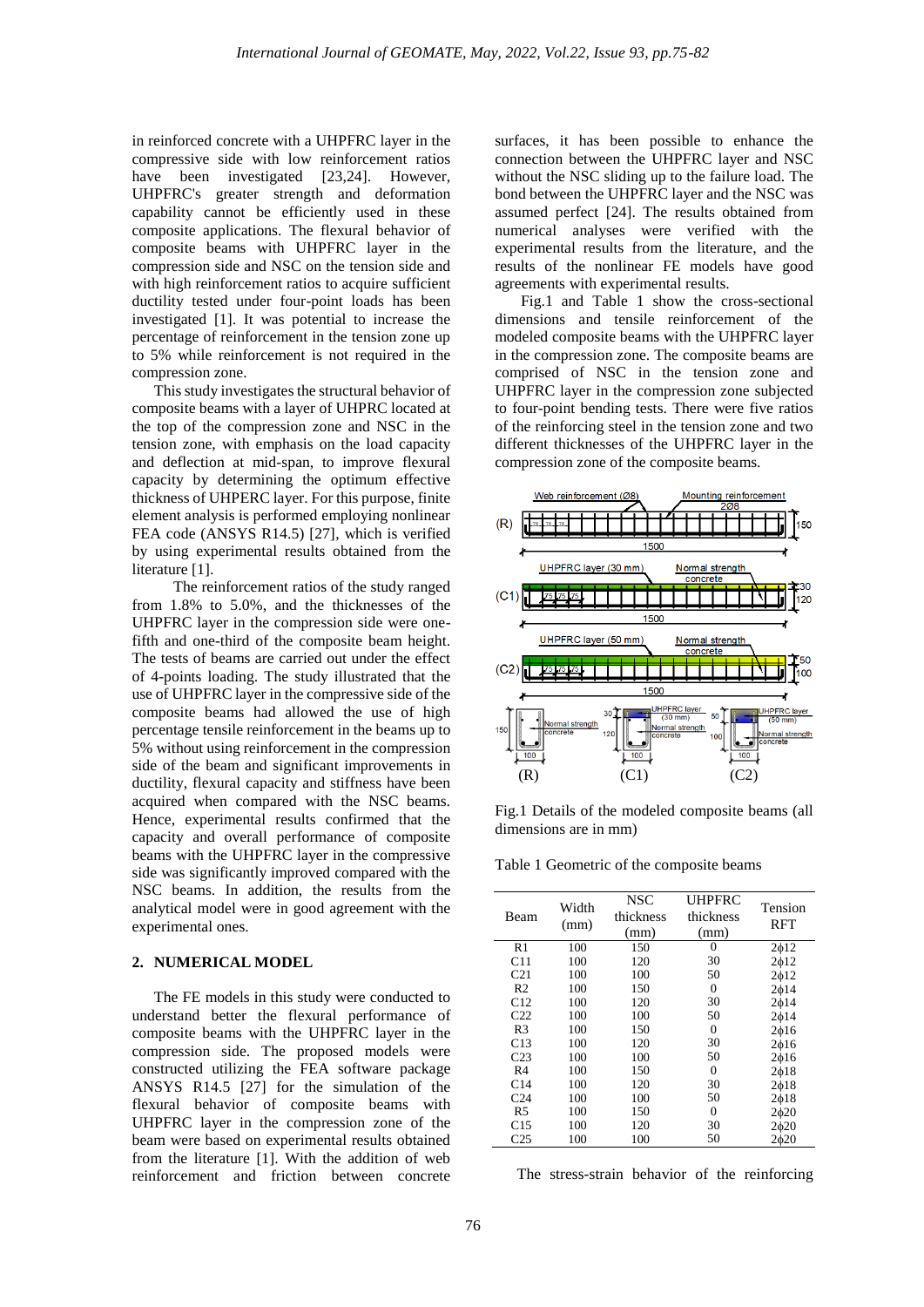steel is illustrated in Fig.2 hereinafter. The reinforcing steel's Poisson's ratio and the modulus of elasticity were 0.3 and 200 GPa, respectively.



Fig.2 Stress-strain relationship for reinforcing steel

The concrete was accepted to be homogenous and, at first isotropic. The stress-strain relationship of concrete under uniaxial compression is shown in Fig.3 [24]. The used Poisson's ratio for the concrete was 0.2.



Fig.3 Compressive stress-strain relationship for concrete

The used uniaxial compressive stress-strain relationship for the UHPFRC layer is shown in Fig.4. The assumed Poisson's ratio for the UHPFRC was 0.22.



Fig.4 Compressive stress-strain for UHPFRC

The material properties of the tensile reinforcement and concrete in the proposed models as the yield strength of the reinforcement  $(f_y)$ , the ultimate strength of the reinforcement (*fu*), and the compressive strengths (*fc*) at test day for NSC and UHPFRC were shown in Table 2.

Table 2 Beams' tension reinforcements properties and concrete strengths

| Beam            | $f_v$ , MPa | $f_u$ , MPa | $f_c$ , MPa | $f_c$ , MPa |
|-----------------|-------------|-------------|-------------|-------------|
|                 |             |             | <b>NSC</b>  | UHPFRC      |
| R <sub>1</sub>  | 475         | 631         | 50          |             |
| C11             | 475         | 631         | 50          | 137         |
| C <sub>21</sub> | 475         | 631         | 50          | 137         |
| R <sub>2</sub>  | 481         | 651         | 48          |             |
| C12             | 481         | 651         | 48          | 132         |
| C <sub>22</sub> | 481         | 651         | 48          | 132         |
| R <sub>3</sub>  | 487         | 688         | 52          |             |
| C13             | 487         | 688         | 52          | 134         |
| C <sub>23</sub> | 487         | 688         | 52          | 134         |
| R <sub>4</sub>  | 472         | 683         | 50          |             |
| C <sub>14</sub> | 472         | 683         | 50          | 136         |
| C <sub>24</sub> | 472         | 683         | 50          | 136         |
| R5              | 480         | 661         | 49          |             |
| C15             | 480         | 661         | 49          | 137         |
| C25             | 480         | 661         | 49          | 137         |

Fig.5 shows the geometry, loading, and dimensions of the modeled composite beams. The self-weight of beam contribution was considered in the numerical models. The beam was simply supported on two supports. The length of the rectangular beam is 1500 mm, and its cross-section is 100 x 150 mm, the distance between the supports is 1400 mm, and the distance between the two-point load is 400 mm.



Fig.5 Geometry, loading, and beam dimensions

The numerical models were constructed using fine and coarse meshes, as shown in Fig.6. Three types of elements were used in the model construction: LINK 180 element for the representation of the reinforcing steel, SOLID 65 element for the representation of both NSC and UHPFRC, and SOLID 45 element for representation of supporting and loading plates as shown in Fig.7. The values for shear transfer coefficients for closed and open cracks were 1 and 0.2, respectively.

Nonlinear static analysis was performed in the modeling. The bond between the reinforcing steel element and the concrete element is assumed to be perfect. The boundary conditions at the supports were selected to represent the experimental conditions. The displacement control has been applied at the loading plates, and the applied loads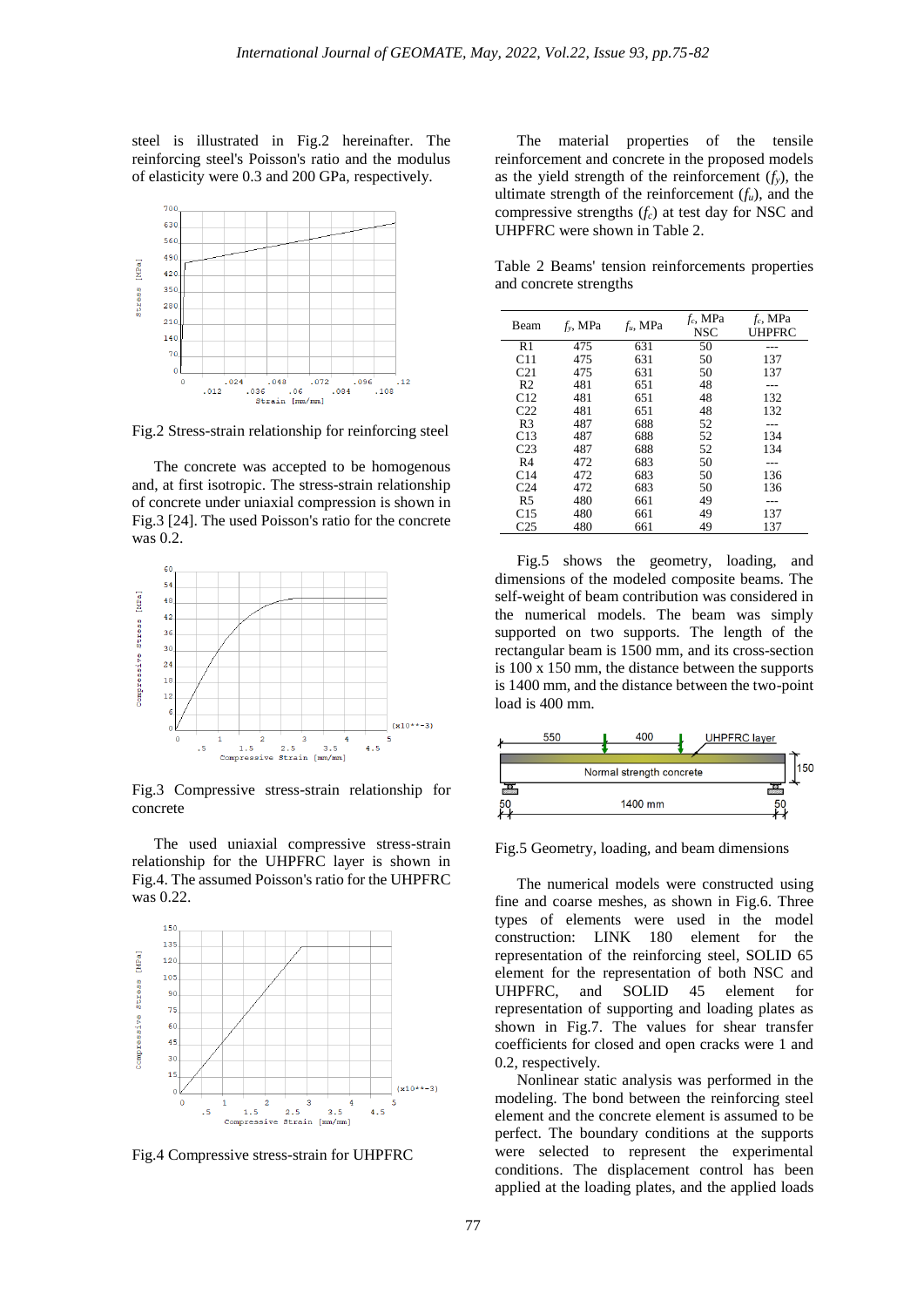have been recorded at each step which helps in obtaining the load-deflection curves for each composite beam.



Fig.6 Finite element mesh, composite beams



Fig.7 Geometry of elements (FE model)

# **3. VALIDATION OF THE NUMERICAL MODELS**

Load-deflection curves for composite beams were derived using FE models and compared to experimental values to verify the numerical models. The comparisons have been made between

numerical results and experimental results from literature using peak load ( $P_{max}$ ), yield load ( $P_y$ ), and yield deflection  $(\Delta_y)$ . Fig.8 shows the loaddeflection curves from the numerical models and the experimental results for beams (R1, C11, and C21). Fig.9 shows the load-deflection curves from the numerical models and the experimental results for beams (R2, C12, and C22). Fig.10 shows the load-deflection curves from the numerical models and the experimental results for beams (R3, C13, and C23). Fig.11 illustrates the load-deflection curves for beams derived from computer models and the experimental data (R4, C14, and C24). Fig.12 illustrates the load-deflection curves for beams derived from computer models and the experimental data (R5, C15, and C25). When the load-deflection curves generated by the finite element models are compared to the experimental findings, a good match is seen.



Fig.8 FE and Experimental Results (R1-C11-C21)



Fig.9 FE and Experimental Results (R2-C12-C22)



Fig.10 FE and Experimental Results (R3-C13-C23)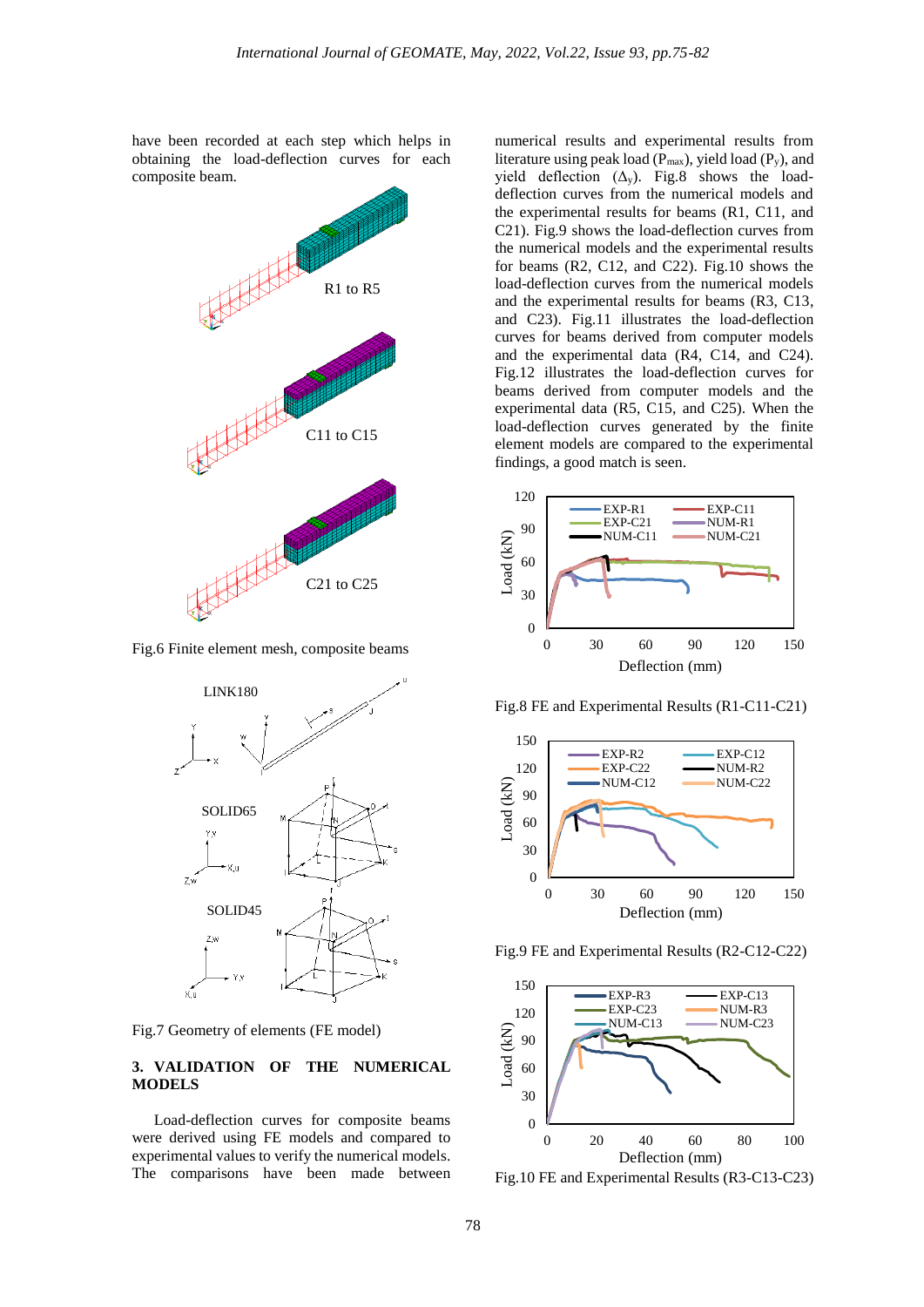

Fig.11 FE and Experimental Results (R4-C14-C24)



Fig.12 FE and Experimental Results (R5-C15-C25)

The comparison between the values of yield loads,  $P_y$  that are obtained from numerical models, and the experimental values are shown in Fig.13. The maximum difference between results was 4.28% for beams without UHPFRC layer, and the differences were 4.11% and 3.36% for specimens with a UHPFRC layer of thickness of 30 and 50 mm, respectively.



Fig.13 FE and Experimental Results  $(P_v)$ 

Fig.14 shows the mid-span deflections,  $\Delta_{\rm v}$  for both numerical models and experimental results. The maximum difference between results was 5.90% for beams without UHPFRC layer, and the differences were 5.04% and 3.06% for specimens with a UHPFRC layer of thickness of 30 and 50 mm, respectively.

It is clear from Fig.15 that the maximum difference in the Peak load, Pmax between numerical

models, and experimental results were 2.59% for beams without a UHPFRC layer, and the differences were 2.64% and 4.52% for specimens with a UHPFRC layer of thickness 30 and 50 mm, respectively. The finite element models revealed higher peak loads than the experimentally reported tests, except for the model of beam C21.



Fig.14 FE and Experimental Results  $(\Delta_{\rm v})$ 



Fig.15 FE and Experimental Results  $(P_{max})$ 

Fig.16 shows the deformed shape and the crack pattern for the composite beams. The numerical models have presented similar results to the experimental ones. These comparisons have indicated a good agreement between the numerical and the experimental results. That confirms that the numerical models have been validated.



Fig.16 Deformed shape and crack pattern

## **4. PARAMETRIC STUDY**

The developed finite element models demonstrated their ability to accurately simulate the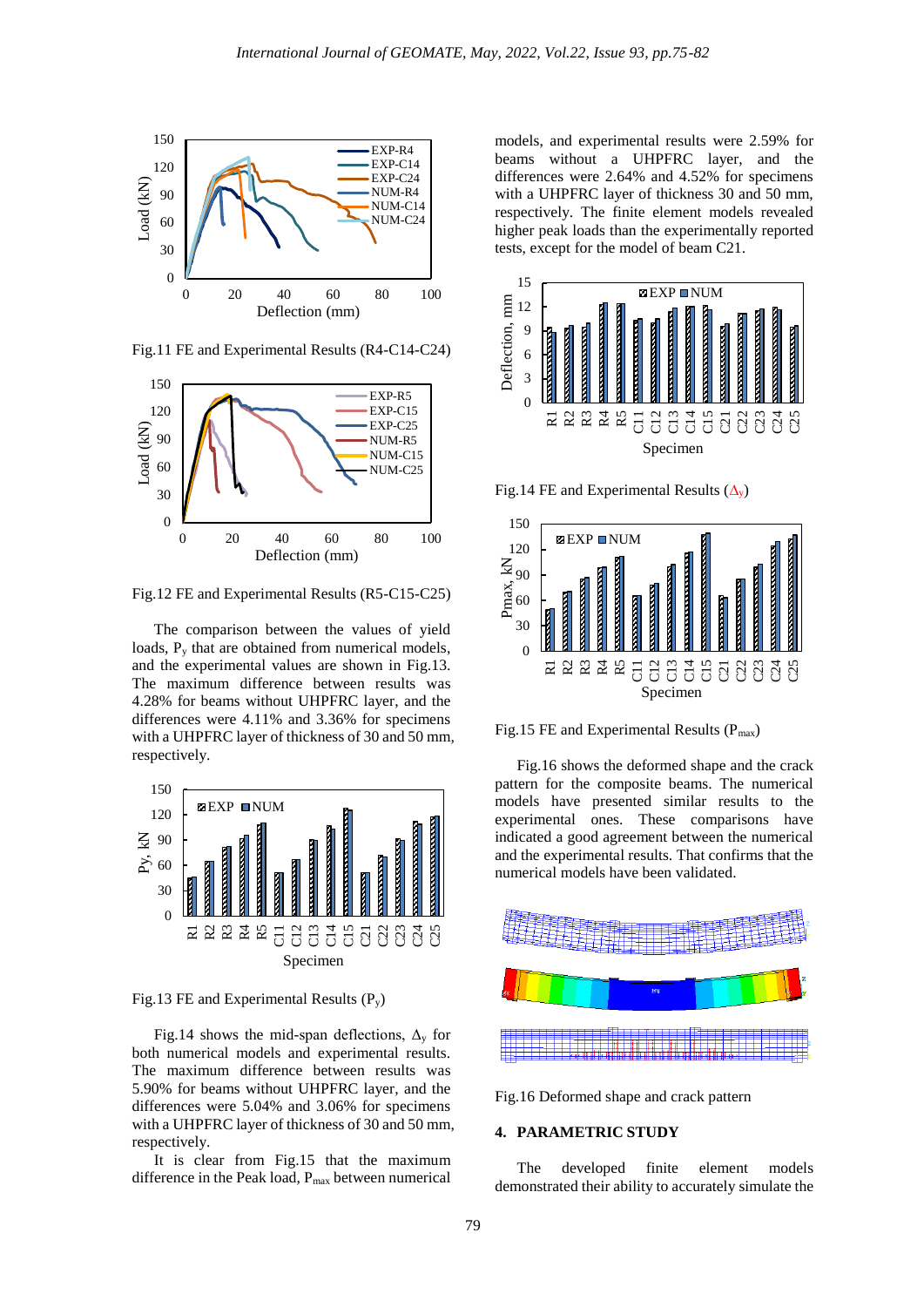flexural behavior of composite beams that had a UHPFRC layer in the compression zone. The prior study only required two thicknesses of the UHPFRC layer in the compression zone, which was a significant saving. They accounted for one-fifth and one-third of the overall height of the beam, respectively. The flexural behavior of composite beams was investigated using the validated finite element model that was developed. The model was used to investigate the effect of the reinforcement ratio and the thickness of the UHPFRC layer in the compression zone on the flexural behavior of composite beams. The details of beams used in the parametric study are shown in Fig.17.



Fig.17 Details of the composite beams (mm)

The reinforcement ratios are ranged between 1.8% and 5.0%, and the thicknesses of the UHPFRC layer are ranged between 6.6% and 60% of the total height of the composite beam. The compressive strengths of NSC and UHPFRC were 48 MPa and 137 MPa, respectively.

## **5. RESULTS AND DISCUSSION**

All numerical models have been constructed using the finite element software ANSYS. Fig.18 shows the load-deflection curves for composite beams with different percentages of tensile reinforcement and different thicknesses of the UHPFRC layer in the compression zone of the composite beams based on the numerical analysis. It can be seen that the increase in the tensile reinforcement ratio in the composite beam has increased peak load.

Fig. 19 shows the effect of variation in the thickness of the UHPFRC layer and the tensile reinforcement ratios on the peak load of the composite beams. The increase in the thickness of the UHPFRC layer in the composite beams has increased the peak load.



Fig.18 Load-deflection curves at mid of span at various thicknesses of UHPFRC layer (FE models)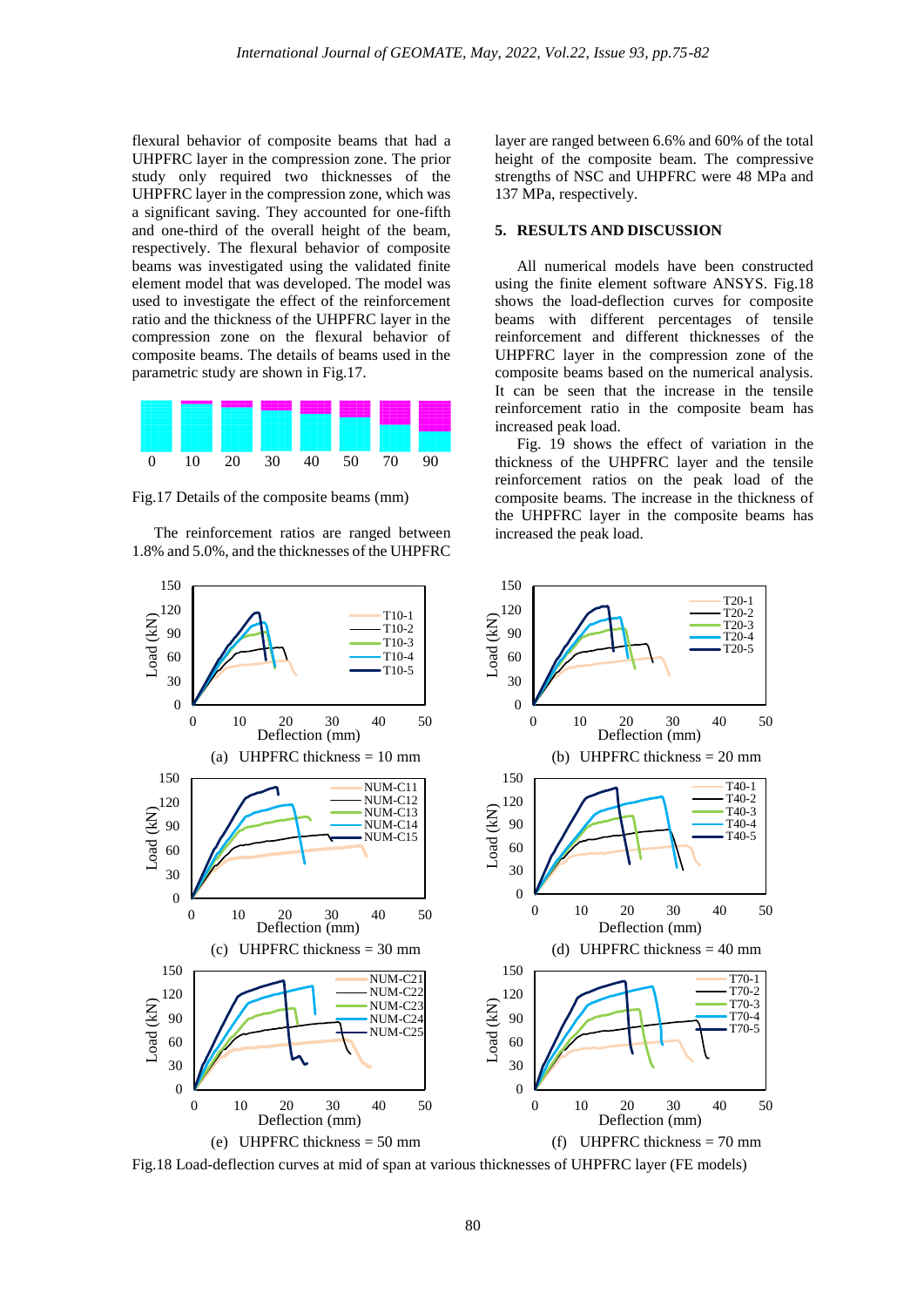It can be seen that an increase in the thickness of the UHPFRC layer up to 20% of the total height of the composite beam increases the peak load for tensile reinforcement ratios up to 3%. This is also true for reinforcement ratios up to 5%. When the thickness of the UHPFRC layer is increased to onethird of its total height, the peak load for reinforcement ratios of up to 5% goes up.



Fig.19 Effect of the thickness of UHPFRC layer and the tensile reinforcement ratio on the peak load

### **6. CONCLUSION**

Based on the analytical results, using a UHPFRC layer in the compression zone of composite beams has improved its flexural capacity. The increase in the tensile reinforcement ratio allows an increase in the ductility of the beam. The optimum percentage of the height of the UHPFRC layer was one-fifth of the total height of the composite beam for tensile reinforcement ratios up to 3% and one-third of the total height of the composite beam for tensile reinforcement ratios up to 5%. The increase in the thickness of UHPFRC to more than one-third of the total height of the composite beam does not affect the capacity of the composite beam. The simulation of composite beams with a UHPFRC layer in the compression zone and NSC in the tension zone utilizing FE analysis in the ANSYS R14.5 program is quite well since the predicted mode of failure, peak loads, yield loads, and yield displacements were close to those obtained from experimental results from the literature.

### **7. REFERENCES**

- [1] Turker, K., & Torun, I. B. (2020). Flexural performance of highly reinforced composite beams with ultra-high performance fiber reinforced concrete layer. Engineering Structures, 219, 110722.
- [2] Hung, C., & Chueh, C. (2016). Cyclic behavior of UHPFRC flexural members reinforced with high-strength steel rebar. Engineering

Structures, 122, 108-120.

- [3] Gangwar S., Mishra S., Sharma H.K. (2019). An Experimental Study on Mechanical Properties of Ultra-High-Performance Fiber-Reinforced Concrete (UHPFRC). Sustainable Construction and Building Materials. 25, 873–86.
- [4] Turker, K, Yavas, A, Hasgul, U, Birol, T, Yazici, H. (2019). Flexural Behavior of Beams with Ultra-High-Performance Fiber Reinforced Concrete. Teknik Dergi; 30(1), 8777–801.
- [5] Hasgul, U., Turker, K., Birol, T., & Yavas, A. (2018). Flexural behavior of ultra ‐ high ‐ performance fiber-reinforced concrete beams with low and high reinforcement ratios. Structural Concrete. Journal of the FIB, 19(6), 1577-1590.
- [6] Yoo, D., & Yoon, Y. (2015). Structural performance of ultra-high-performance concrete beams with different steel fibers. Engineering Structures, 102, 409-423.
- [7] Kodur, V., Solhmirzaei, R., Agrawal, A., Aziz, E. M., & Soroushian, P. (2018). Analysis of flexural and shear resistance of ultra-high performance fiber reinforced concrete beams without stirrups. Engineering Structures, 174, 873-884.
- [8] TÜRKER, K., Birol, T., Yavaş, A., & Hasgül, U. (2016). Effective steel fiber type investigation on ultra-high performance fiber reinforced concrete beams. Afyon Kocatepe University Journal of Sciences and Engineering, 16(3), 776-785.
- [9] Yoo, D., & Yoon, Y. (2015). Structural performance of ultra-high-performance concrete beams with different steel fibers. Engineering Structures, 102, 409-423.
- [10]Baby, F., Marchand, P., & Toutlemonde, F. (2014). Shear behavior of ultrahigh performance fiber-reinforced concrete beams. I: Experimental investigation. Journal of Structural Engineering (New York, N.Y.), 140(5), 4013111.
- [11]Chen, S., Zhang, R., Jia, L., & Wang, J. (2018). Flexural behavior of rebar-reinforced ultrahigh-performance concrete beams. Magazine of Concrete Research, 70(19), 997-1015.
- [12]Dancygier, A. N., & Berkover, E. (2016). Cracking localization and reduced ductility in fiber-reinforced concrete beams with low reinforcement ratios. Engineering Structures, 111, 411-424.
- [13]Mészöly, T., & Randl, N. (2018). Shear behavior of fiber-reinforced ultra-high performance concrete beams. Engineering Structures, 168, 119-127.
- [14]Lim, W., & Hong, S. (2016). Shear tests for ultra-high performance fiber reinforced concrete (UHPFRC) beams with shear reinforcement. International Journal of Concrete Structures and